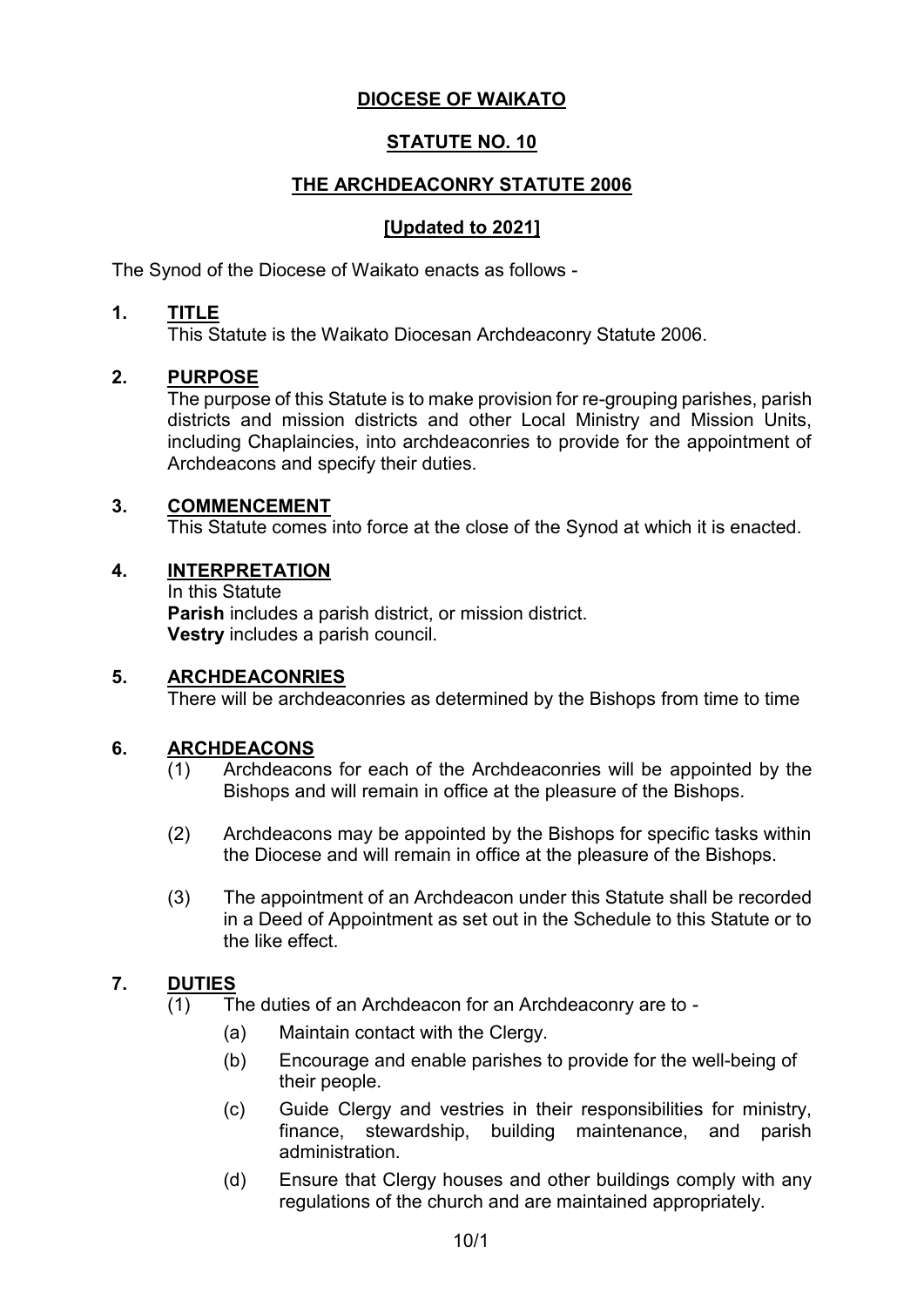- (e) In the absence of a specific appointment, to act as "priest in charge" and to carry out or make provision to see that the essential duties of a vicar, in respect of that parish, are carried out.
- (f) Arrange services of induction with the church wardens and vestry.
- (g) Share in the overall planning in the Diocese and in their archdeaconry.
- (h) Meet regularly with the Bishops and other Archdeacons in the Diocese.
- (i) Exercise authority and discipline over the Clergy of their archdeaconry in consultation with the Bishops.
- (j) Convene meetings of the Clergy of their archdeaconry.
- (k) Maintain links between the Diocese and the parishes in their archdeaconries.
- (2) The duties of an Archdeacon appointed for a specific task shall be as defined by the Bishops.

## **8. ALTERNATIVE ARRANGEMENTS**

The Bishops, in their discretion, may authorise alternative arrangements for the operation of any archdeaconry

### **9. CO-ARCHDEACONS**

The Bishops may appoint Co-Archdeacons in any archdeaconry if they consider it appropriate.

### **10. NEW PARISHES**

If a new parish or other Local Ministry or Mission Unit or Chaplaincy is constituted and the boundaries of the new parish are not wholly within one archdeaconry, the Bishops shall determine in which archdeaconry the new unit is located.

### **11. REPEAL**

The Waikato Diocesan Archdeaconry Statute 1971 (Statute No 10) is hereby repealed.

The Taranaki archdeaconries in Clause 5 are defined.